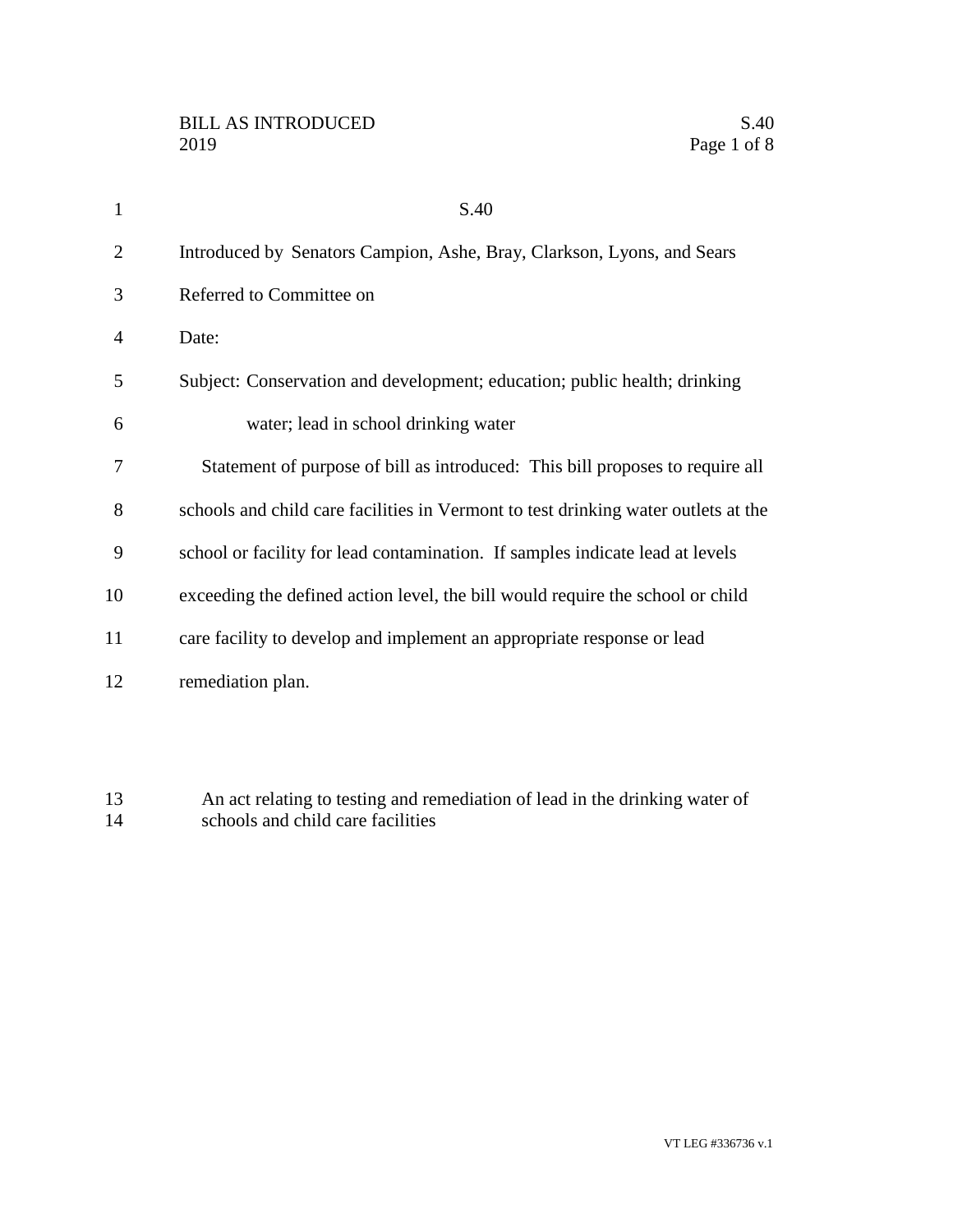| $\mathbf{1}$   | It is hereby enacted by the General Assembly of the State of Vermont:           |
|----------------|---------------------------------------------------------------------------------|
| $\overline{2}$ | Sec. 1. 10 V.S.A. chapter 56A is added to read:                                 |
| 3              | CHAPTER 56A. LEAD IN DRINKING WATER OF SCHOOLS AND                              |
| $\overline{4}$ | <b>CHILD CARE FACILITIES</b>                                                    |
| 5              | § 1691. PURPOSE                                                                 |
| 6              | The purpose of this chapter is to require all schools and child care facilities |
| 7              | in Vermont to:                                                                  |
| 8              | (1) test drinking water for lead contamination; and                             |
| 9              | (2) develop and implement an appropriate response or lead remediation           |
| 10             | plan when sampling indicates unsafe lead levels in drinking water at the school |
| 11             | or child care facility.                                                         |
| 12             | § 1692. DEFINITIONS                                                             |
| 13             | As used in this chapter:                                                        |
| 14             | (1) "Action level" means one part per billion (ppb) of lead.                    |
| 15             | (2) "Agency" means the Agency of Natural Resources.                             |
| 16             | (3) "Building" means any structure, facility, addition, or wing of a            |
| 17             | school that may be occupied or used by children or students. "Building" shall   |
| 18             | not include any structure, facility, addition, or wing of a school that is lead |
| 19             | free, as defined in section 1417 of the Federal Safe Drinking Water Act.        |
| 20             | (4) "Child care facility" has the same meaning as in 33 V.S.A. § 3511.          |
| 21             | (5) "Commissioner" means the Commissioner of Health.                            |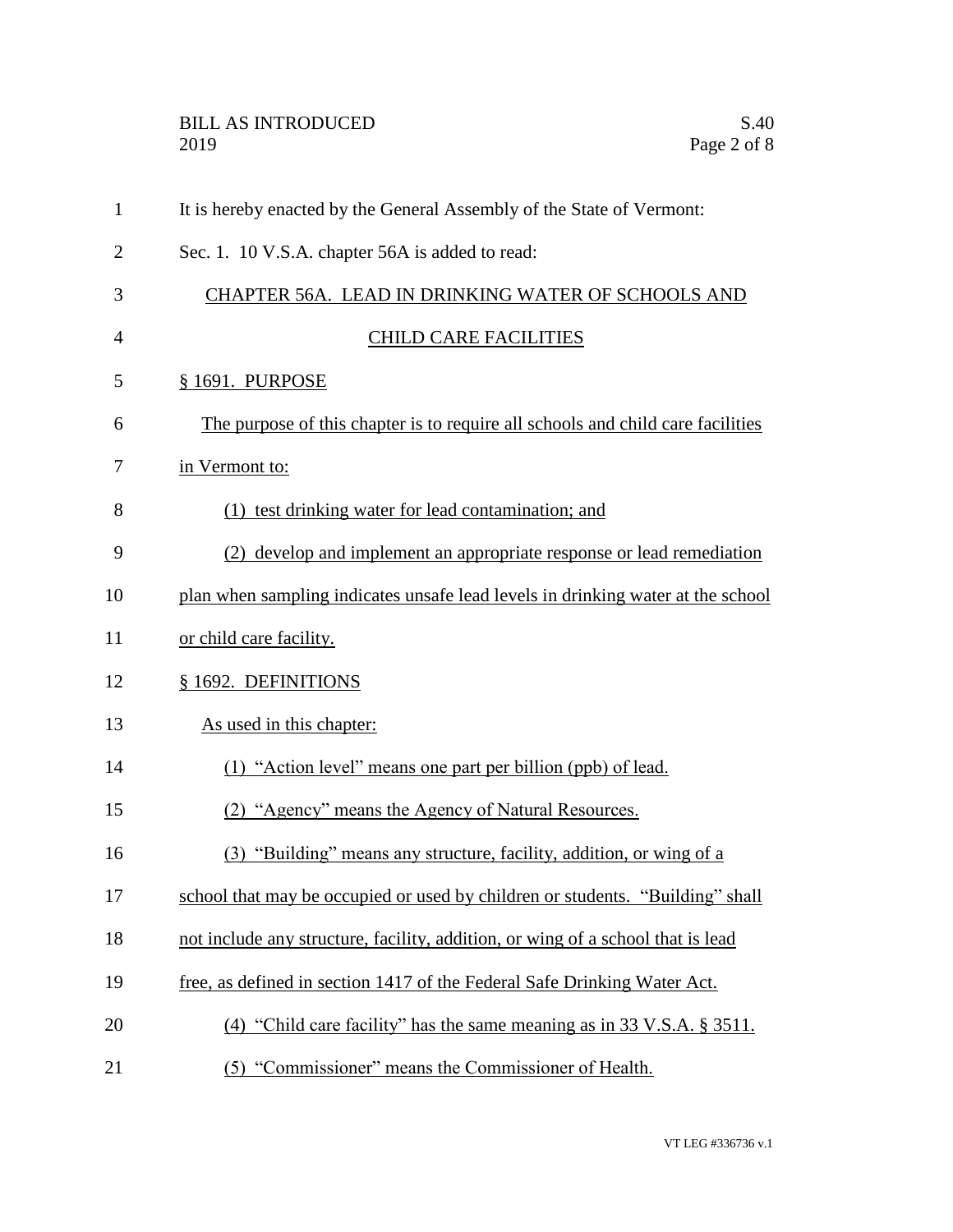| $\mathbf{1}$   | (6) "Department" means the Department of Health.                                  |
|----------------|-----------------------------------------------------------------------------------|
| $\overline{2}$ | (7) "Drinking water" has the same meaning as in subdivision $1671(1)$ of          |
| 3              | this title.                                                                       |
| 4              | (8) "First-draw sample" means a 250 milliliter sample of drinking water           |
| 5              | that has been standing in plumbing pipes at least six hours and that is collected |
| 6              | without flushing the tap.                                                         |
| 7              | (9) "Independent school" has the same meaning as in $16$ V.S.A. $\S$ 11.          |
| 8              | (10) "Outlet" means a drinking water fixture currently or potentially             |
| 9              | used for drinking or cooking purposes, including a drinking fountain or a         |
| 10             | faucet.                                                                           |
| 11             | $(11)$ "Public school" has the same meaning as in 16 V.S.A. § 11.                 |
| 12             | (12) "School" means any public school or independent school in the                |
| 13             | State.                                                                            |
| 14             | (13) "Secretary" means the Secretary of Natural Resources.                        |
| 15             | § 1693. TESTING OF DRINKING WATER                                                 |
| 16             | (a) Scope of testing.                                                             |
| 17             | Schools in the State shall test drinking water for lead contamination             |
| 18             | as required under this chapter.                                                   |
| 19             | (2) Child care facilities in the State shall test drinking water for lead         |
| 20             | contamination as required under this chapter, unless otherwise required to test   |
| 21             | for lead in drinking water under State law.                                       |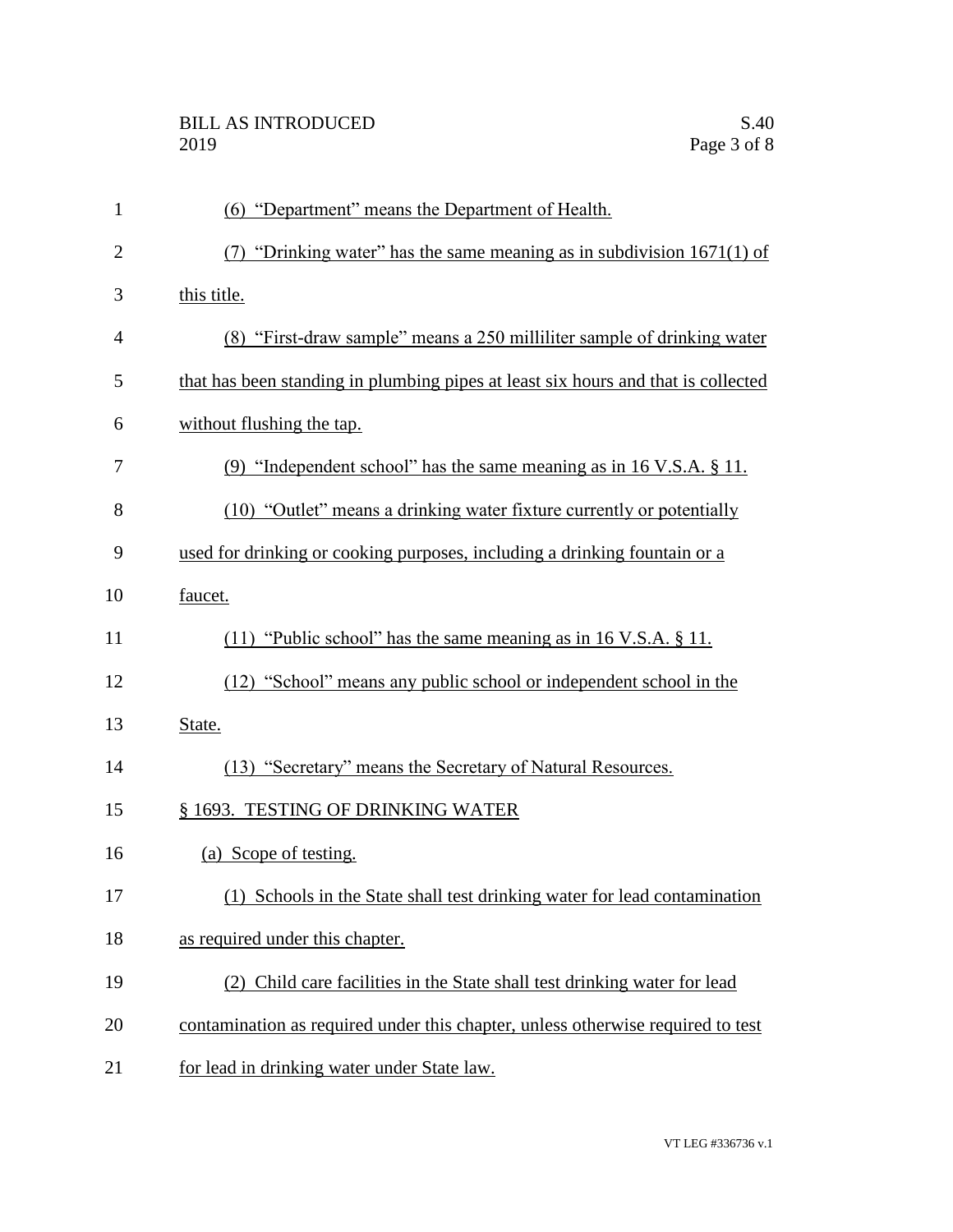| $\mathbf{1}$   | (b) Initial sampling. On or before January 1, 2020, each school or child          |
|----------------|-----------------------------------------------------------------------------------|
| $\mathbf{2}$   | care facility in the State shall collect a first draw sample from each outlet in  |
| 3              | each building of the school or child care facility.                               |
| $\overline{4}$ | (c) Continued sampling. After January 1, 2020, each school or child care          |
| 5              | facility in the State shall sample each outlet in each building of the school or  |
| 6              | child care facility for lead according to a schedule adopted by the Agency of     |
| 7              | Natural Resources by rule under section 1697 of this title.                       |
| 8              | (d) Laboratory analysis. All first-draw samples required under this section       |
| 9              | shall be sent to a laboratory approved by the Commissioner of Health to           |
| 10             | conduct analyses of drinking water under this chapter.                            |
| 11             | (e) Record keeping. A school or child care facility shall retain all records      |
| 12             | of test results, laboratory analyses, lead remediation plans, determinations that |
| 13             | a building is lead free, and waiver requests for 10 years following the creation  |
| 14             | of the record. Records produced or acquired under this chapter are public         |
| 15             | records subject to inspection or copying under the Public Records Act.            |
| 16             | § 1694. RESPONSE TO ACTIONABLE LEVEL; NOTICE; REPORTING                           |
| 17             | If laboratory analyses of a sample of drinking water from an outlet at a          |
| 18             | school or child care facility exceeds the action level, the school or child care  |
| 19             | facility shall:                                                                   |
| 20             | (1) prohibit use of the outlet until a lead remediation plan or other             |
| 21             | remediation approved by the Secretary is implemented to mitigate the lead         |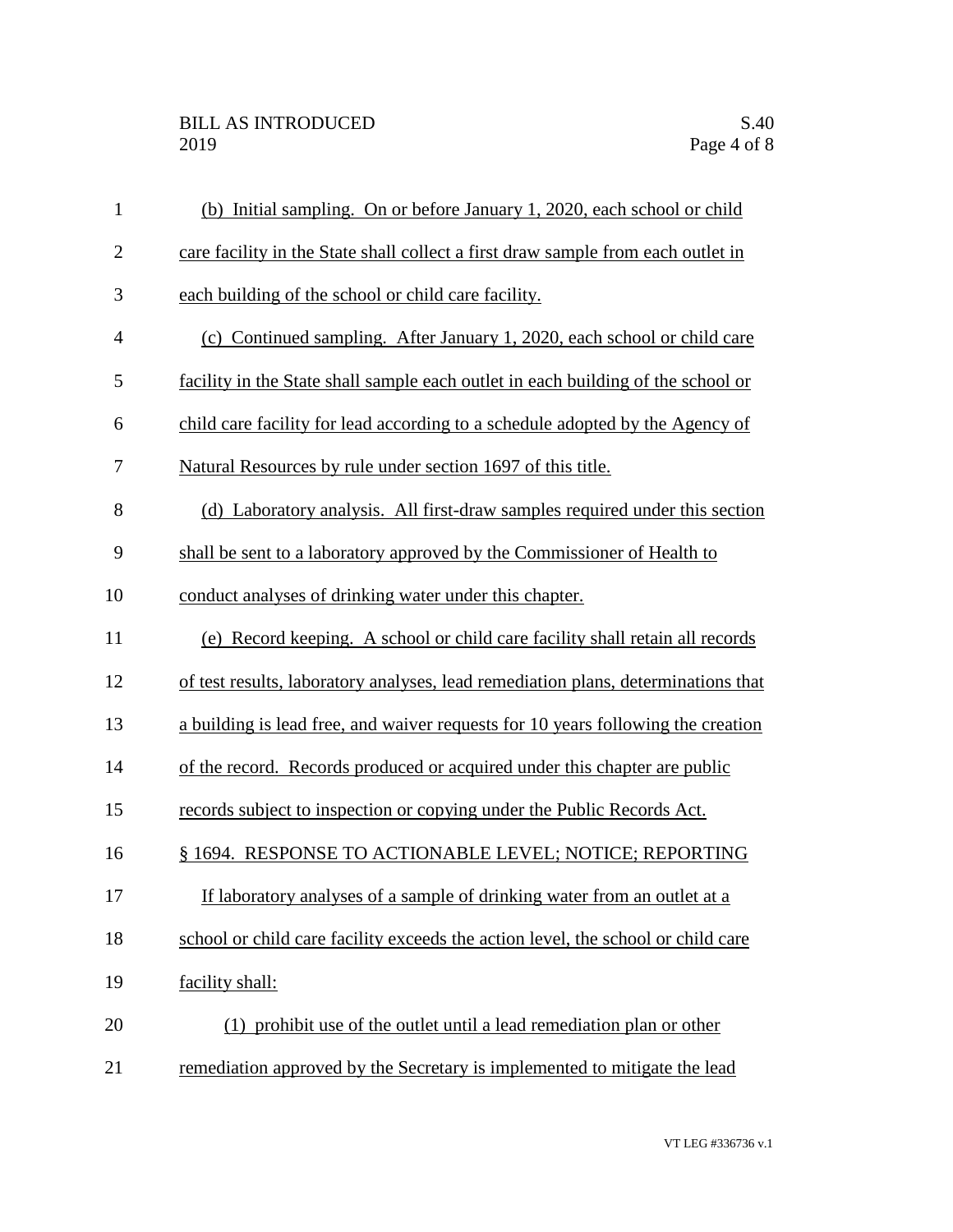| $\mathbf{1}$   | level of the outlet and subsequent test results indicate that the lead levels are at |
|----------------|--------------------------------------------------------------------------------------|
| $\overline{2}$ | or below the action level;                                                           |
| 3              | (2) provide occupants of the school or child care facility an adequate               |
| $\overline{4}$ | supply of potable water for drinking and cooking until remediation is                |
| 5              | performed;                                                                           |
| 6              | (3) report the results of the laboratory analyses to the Agency and to the           |
| 7              | Department within one business day of receiving the laboratory report; and           |
| 8              | (4) notify all staff and all parents or guardians of students of the test            |
| 9              | results, in writing or by electronic means, within 10 business days after receipt    |
| 10             | of the laboratory report.                                                            |
| 11             | § 1695. PUBLIC NOTIFICATION; AGENCY WEBSITE                                          |
| 12             | On or before March 1, 2020, the Secretary shall publish on the Agency's              |
| 13             | website a list of all schools and child care facilities that reported an outlet that |
| 14             | exceeded the action level within the previous two years of reported samples.         |
| 15             | The Secretary shall publish on the Agency's website a report of an outlet that       |
| 16             | exceeds the action level within two weeks of receipt of the report under section     |
| 17             | 1694 of this title.                                                                  |
| 18             | § 1696. LEAD REMEDIATION PLAN; RESPONSE                                              |
| 19             | (a) Consultation. When a laboratory analyses of a sample of drinking                 |
| 20             | water from an outlet at a school or child care facility exceeds the action level,    |
| 21             | the school or child care facility shall consult with the Secretary and the           |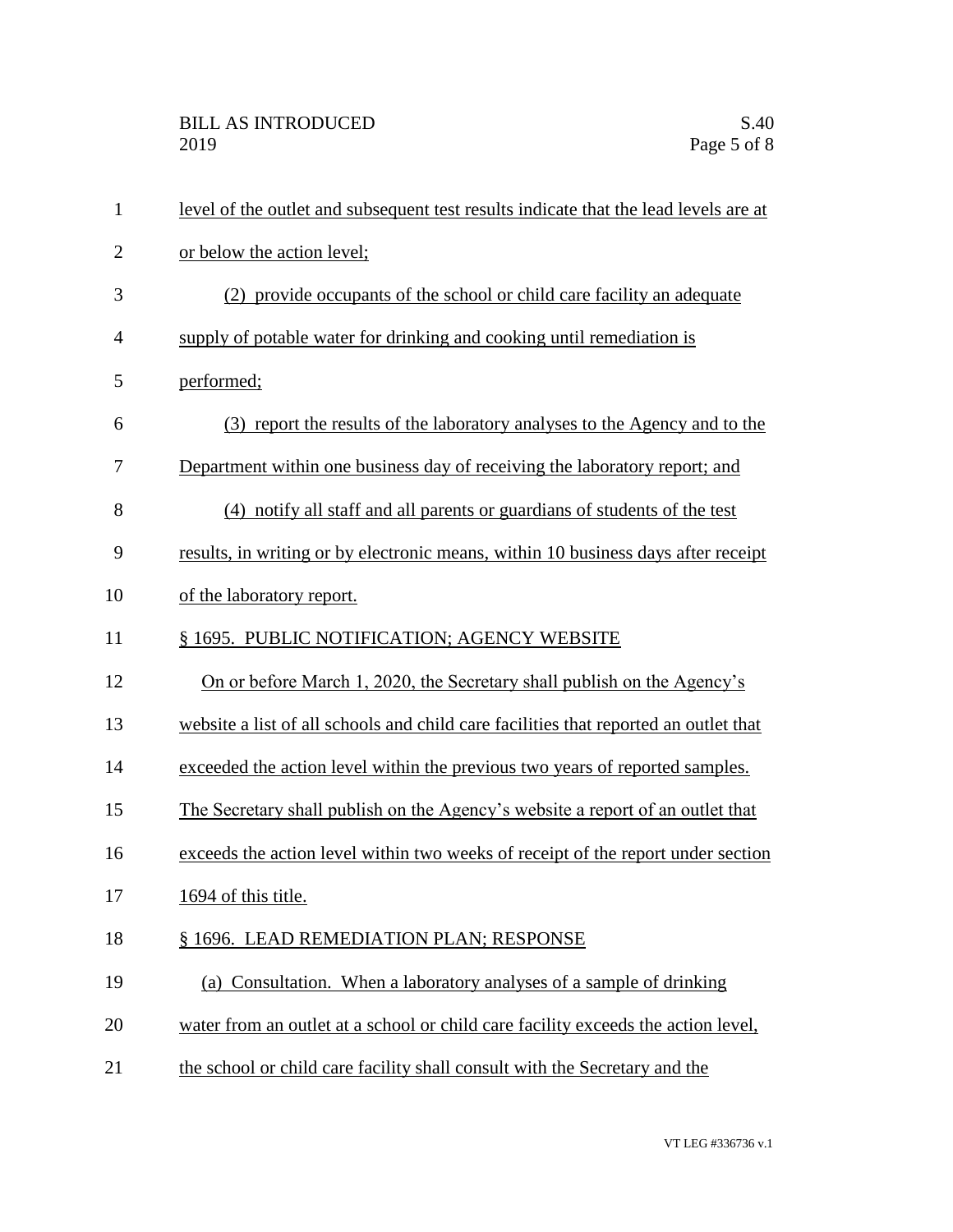| $\mathbf{1}$   | Commissioner regarding the development of a lead remediation plan or other      |
|----------------|---------------------------------------------------------------------------------|
| $\overline{2}$ | necessary response.                                                             |
| 3              | (b) Model plan. The Secretary, after consultation with the Commissioner,        |
| $\overline{4}$ | shall publish a model lead remediation plan to inform and assist schools and    |
| 5              | child care facilities of the potential requirements for response to a sample of |
| 6              | drinking water from an outlet that exceeds the action level.                    |
| 7              | § 1697. RULEMAKING                                                              |
| 8              | On or before November 1, 2020, the Secretary, after consultation with the       |
| 9              | Commissioner, shall adopt rules regarding the implementation of the             |
| 10             | requirements of this chapter. The rules shall include:                          |
| 11             | (1) requirements or guidance for taking samples of drinking water from          |
| 12             | outlets in buildings of schools and child care facilities;                      |
| 13             | (2) the frequency of sampling required, including additional sampling           |
| 14             | requirements for schools that report an exceedance of the action level;         |
| 15             | (3) requirements or guidance for sending samples to laboratories;               |
| 16             | (4) requirements for approval of a laboratory to conduct sampling under         |
| 17             | this chapter;                                                                   |
| 18             | (5) the method or form for reporting an exceedance of the action level to       |
| 19             | the Secretary;                                                                  |
| 20             | (6) requirements for implementation of a lead mitigation plan or other          |
| 21             | necessary response to a reported exceedance of the action level;                |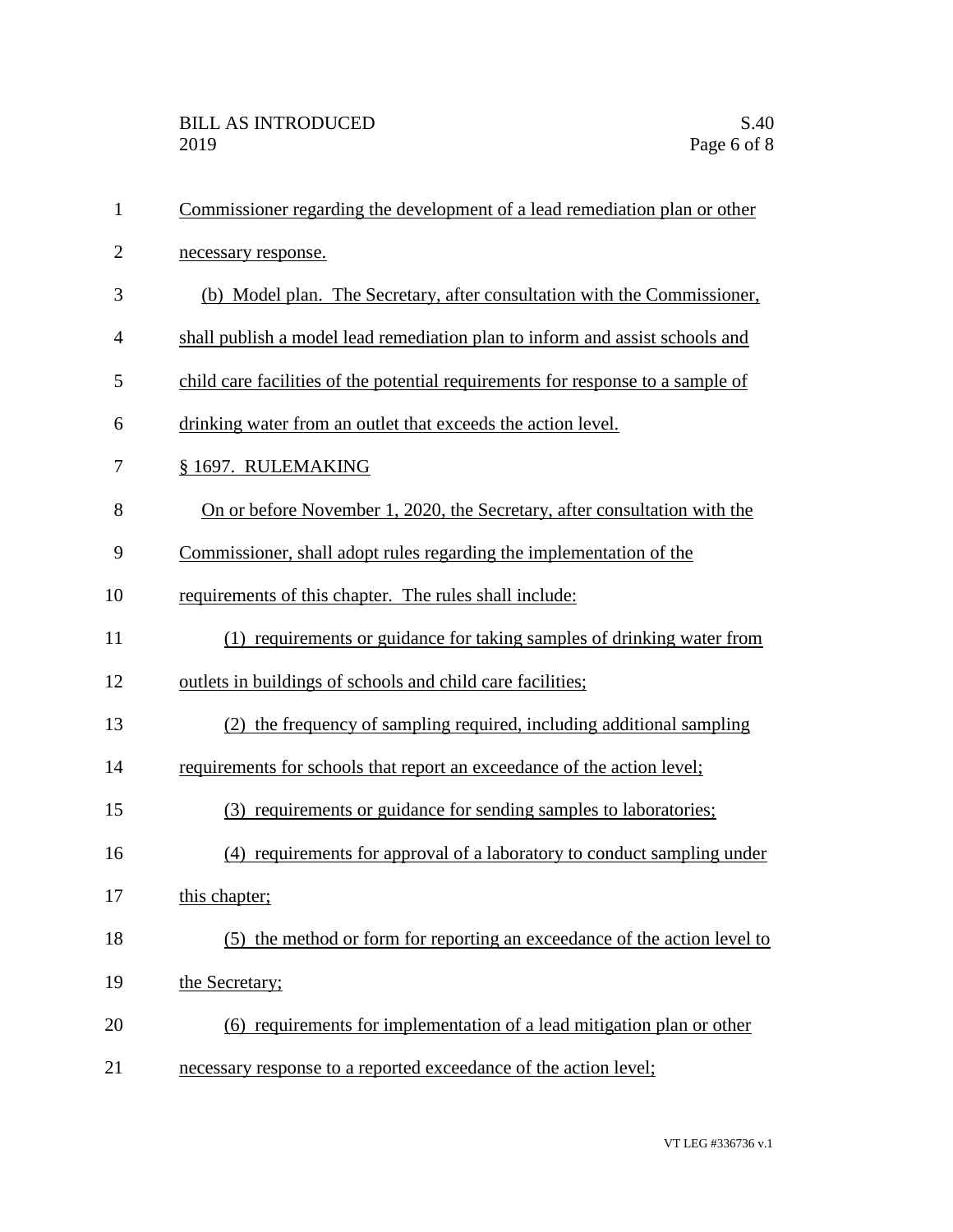| $\mathbf{1}$   | (7) conditions or criteria for the waiver of sampling required under this     |
|----------------|-------------------------------------------------------------------------------|
| $\overline{2}$ | chapter; and                                                                  |
| 3              | (8) any other requirements that the Secretary deems necessary for the         |
| 4              | implementation of the requirements of this chapter.                           |
| 5              | Sec. 2. 10 V.S.A. § 8003 is amended to read:                                  |
| 6              | § 8003. APPLICABILITY                                                         |
| 7              | (a) The Secretary may take action under this chapter to enforce the           |
| 8              | following statutes and rules, permits, assurances, or orders implementing the |
| 9              | following statutes, and the Board may take such action with respect to        |
| 10             | subdivision (10) of this subsection:                                          |
| 11             | * * *                                                                         |
| 12             | (28) 30 V.S.A. § 255, relating to regional coordination to reduce             |
| 13             | greenhouse gases; and                                                         |
| 14             | (29) 10 V.S.A. § 1420, relating to abandoned vessels; and                     |
| 15             | (30) 10 V.S.A. chapter 56A, relating to testing of drinking water in          |
| 16             | school and child care facilities for lead.                                    |
| 17             | * * *                                                                         |
| 18             | Sec. 3. 10 V.S.A. § 8503 is amended to read:                                  |
| 19             | § 8503. APPLICABILITY                                                         |
| 20             | (a) This chapter shall govern all appeals of an act or decision of the        |
| 21             | Secretary, excluding enforcement actions under chapters 201 and 211 of this   |